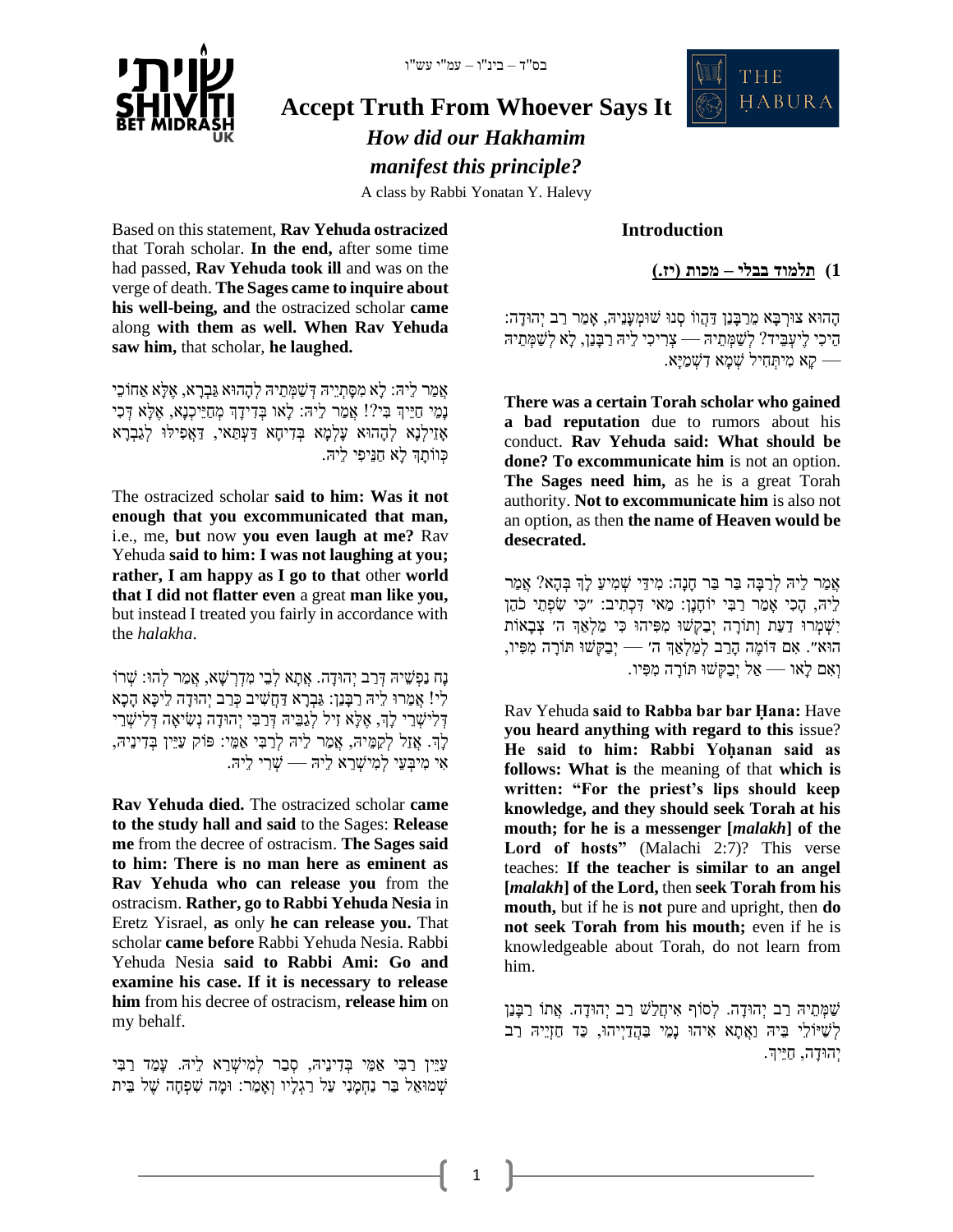**with** the opinion of **Rabbi Ilai, as it is taught** in a *baraita*: **Rabbi Ilai says: If a person sees that his** evil **inclination is gaining control over him** and he cannot overcome it, then **he should go to a place where he is not known. He should wear black, and he should wrap his** head **in black,** as if he were a mourner. Perhaps these changes will influence him, so that he not sin. Even if these actions do not help, **he should** at least **do as his heart desires** in private **and not desecrate the name of Heaven in public.** Although this person had sinned, he did so in private and in a manner that did not publicly desecrate God's name, and therefore it was fitting that he be given an honorable burial.

## **2( ריטב"א – שם**

טרקיא אאמתיה יש שפירשו על דרעיה ויש שפי' אמתיה ממש כשהיה נפנה מדה כנגד מדה.

#### **3( תוספות – שם**

**וטרקיה.** נשכו אאמתו ויש מפרשים מדה כנגד מדה משום דנחשד בזנות.

#### **4( תלמוד בבלי – תענית )ז .(**

אֲמַר לֵיהּ רַבִּי יִרְמְיָה לְרַבִּי זֵירָא: לֵיתֵי מָר לִיתְנֵי. אֲמַר לֵיּה: חֲלַׁש לִבַאי וְ לָא יָכֵילְנָא. לֵימָ א מָ ר מִ ילְתָ א דְ אַגַדְ תָ א, אֲמַר לִיהּ: הָכִי אָמַר רַבִּי יוֹחָנָן — מַאי דִּכְתִיב: ״כִּי הָאָדָם  $?$  עִין שַׂדֶה״, וְכִי אָדָם עֵץ שַׂדֶה

**Rabbi Yirmeya** once **said to Rabbi Zeira: Let the Master come and teach** a halakhic discourse. Rabbi Zeira **said to him: My heart is weak and I cannot** strain myself over a halakhic discourse. Rabbi Yirmeya replied to him: In that case, **let the Master tell us a matter of** *aggada***,** which does not require as much effort. Rabbi Zeira **said to him** that **Rabbi Yoḥanan said as follows: What is** the meaning of that **which is written: "For man is a tree of the field"** (Deuteronomy 20:19)? **And is man** actually **a tree of the field?**

אֶ לָא, מִ שּום דִ כְ תִ יב: ״כִ י מִ מֶ נּו תֹאכֵל וְאֹתֹו לֹא תִ כְ רֹת״, ּוכְ תִ יב: ״אֹתֹו תַ ׁשְ חִ ית וְכָרָ תָ ״. הָא כֵיצַד? אִ ם תַ לְמִ יד חָכָם הָ גּון הּוא — ״מִ מֶ נּו תֹאכֵל וְאֹתֹו לֹא תִ כְ רֹת״, וְאִ ם לָאו — ״אֹתוֹ תַשְׁחִית וְכִרְתִ".

ַרַבִּי לֹא נָהֲגוּ חֲכָמִים קַלּוּת רֹאֹשׁ בְּנִידּוּיָהּ שָׁלֹשׁ שָׁנִים, יְהוּדָה חַבֵירֵינוּ עַל אַחַת כַּמֶּה וְכַמֶּה.

**Rabbi Ami examined his case** and **thought** at first **to release him** from his ostracism. But **Rabbi Shmuel bar Naḥmani rose up on his feet and said: If the maidservant in the house of Rabbi** Yehuda HaNasi once ostracized another person, and **the Sages did not relate frivolously to her** decree of **ostracism** and did not revoke it until **three years** had passed, **all the more so, with regard to** a decree of ostracism placed by **Yehuda our colleague,** we must take it seriously and not release this scholar.

אֲמַר רַבִּי זֵירַא: מַאי דָקַמֵן דַאֲתָא הַאִידַנַא הַאי סַבָא בִּבֵי מִדְרְשָׁא, דְּהָא כַמָּה שְׁנֵי לָא אֲתָא, שְׁמַע מִינַּהּ לָא מִיבְעֵי לְמִ יׁשְ רֵ א לֵיּה. לָא ׁשְ רָ א לֵיּה, נְפַק כִ י קָא בָ כֵי וְאָ זֵיל ,

**Rabbi Zeira said: What** caused **this Elder,** Rabbi Shmuel bar Naḥmani, **to come before us in the study hall** today **though for many years he did not come,** and now he comes precisely during this discussion. **Learn from this** that **it is not necessary to release him** from his decree of ostracism, as this combination of events is certainly not a coincidence. Rather, it should be viewed as an instructive sign from Heaven. Consequently, Rabbi Ami **did not release him** from the ostracism, and the ostracized scholar **left in tears.**

אַתָא זִיבּוּרַא וְטַרְקֵיהּ אַאַמְתֵיהּ וּשְׁכֵיב. עַיִּילוּהּ לִמְעַרְתַּא דַ חֲסִ ידֵ י וְ לָא קַיבְ לּוּה, עַיְילּוּה לִמְ עָרְ תָ א דְ דַ יָינֵי וְ קַיבְ לּוּה.

**A wasp came and stung** the ostracized scholar **on his Amah and he died.** Because he was a great Torah scholar, **they took him into the caves in which the pious** are interred in order to bury him there, **but** the caves **did not accept him.** A snake stood at the entrance of the caves and did not let them pass. **They** then **took him into the caves of the judges, and they accepted him.**

מַאי טַעָמַא? דַעֲבַד כְּרַבִּי אִילְעַאי. דְּתַנְיַא, רַבִּי אִילְעַאי אֹומֵ ר: אִ ם רֹואֶ ה אָ דָ ם ׁשֶ יִצְ רֹו מִ תְ גַבֵר עָלָיו — יֵלְֵך לְמָ קֹום ֿשֶׁאֵין מַכִּירִין אוֹתוֹ, וְיִלְבַּשׁ שְׁחֹורִים וְיִתְעַטֵּף שָׁחוֹרִים, וְיַעֲשֶ ה מַ ה שֶ לִ בֹו חָפֵץ, וְאַ ל יְחַ לֵל ׁשֵ ם ׁשָ מַ יִם בְ פַרְ הֶסְ יָא.

The Gemara asks: **What is the reason** that he was accepted there? The Gemara answers: Even though he sinned, **he** still **acted in accordance**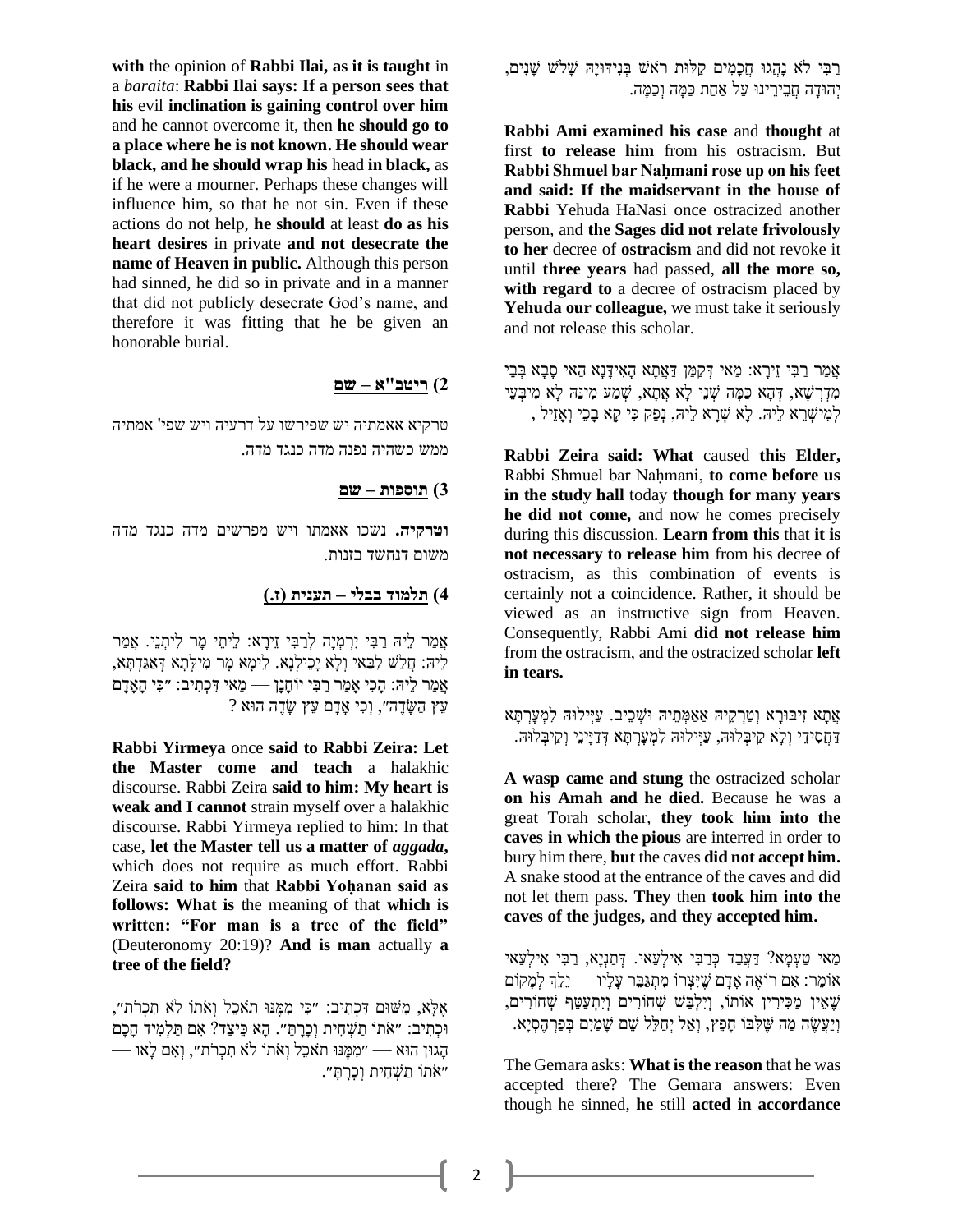**Rather,** it is **because it is written** earlier in the same verse: **"You may eat of them but you may not cut them down," and it is written** in the next verse: **"Them you may destroy and cut down"** (Deuteronomy 20:20). This indicates that there are certain trees which may be cut down, while others may not be destroyed. **How so? If a Torah scholar is worthy: "You may eat of them but you may not cut them down," but if** he is **not** worthy: **"He you may destroy and cut down."**

## **5( תוספות – שם**

אם תלמיד חכם הגון ממנו תאכל . פירוש למוד לפניו ואותו לא תכרות כלומר לא תפרד ממנו לילך לפני רב אחר ואם לאו לא תלמוד לפניו והא דאמרינן דלומדים מת"ח אע"פ שאינו הגון כר"מ שהיה לומד לפני אחר במסכת חגיגה )דף טו. ( היינו דוקא תלמיד חכם )אחר( יכול ללמוד לפניו לפי שלא ילמוד ממעשיו אבל אם אינו תלמיד חכם אינו רשאי ללמוד לפניו.

## **6( תלמוד בבלי – סנהדרין )קו:(**

וא"ר יצחק מאי דכתיב ) תהלים נ, טז (ולרשע אמר אלהים מה לך לספר חוקי אמר לו הקב"ה לדואג הרשע מה לך לספר חוקי כשאתה מגיע לפרשת מרצחים ופרשת מספרי לשון הרע מה אתה דורש בהם ) תהלים נ, טז (ותשא בריתי עלי פיך אמר ר' אמי אין תורתו של דואג אלא משפה ולחוץ

**And Rabbi Yitzḥak says: What** is the meaning of that **which is written: "But to the wicked, God says: What have you to do to declare My statutes,** and that you have taken My covenant in your mouth" (Psalms 50:16)? **The Holy One, Blessed be He, said to Doeg the wicked: Why do you speak of My statutes** and My Torah? **When you reach** the Torah **portion of murderers and** the Torah **portion of slanderers, how do you teach them?** You have violated both. With regard to the end of that verse: **"And that you have taken My covenant in your mouth"** (Psalms 50:16), **Rabbi Ami says: Doeg's Torah is only** insincere **lip service,** as it is in his mouth but not in his heart. He does not have a profound understanding of the Torah and does not commit himself to the performance of its mitzvot.

## **7( תלמוד בבלי – חגיגה )ט ו:(**

וְרַבִּי מֵאִיר, הֵיכִי גְּמַר תּוֹרָה מִפּוּמֵיהּ דְאַחֵר? וְהָאָמַר רַבָּה בַר בַּר חָנָה אָמַר רַבִּי יוֹחֲנַן: מַאי דִכְתִיב: ״כִּי שָׂפְתֵי כֹהֵן יִשְׁמְרוּ דַעַת וְתוֹרָה יִבַקְשׁוּ מִפִּיהוּ כִּי מַלְאַךְ ה׳ צְבָאוֹת הּוא״. אִ ם דֹומֶ ה הָרַ ב לְמַ לְ אַ ְך ה׳ צְ בָאֹות — יְבַקְ ׁשּו תֹורָ ה מִפִּיהוּ, וְאִם לַאו — אַל יְבַקְשׁוּ תּוֹרַה מִפִּיהוּ !

The Gemara poses a question: **And Rabbi Meir, how could he learn Torah from** the **mouth of**  *Aḥer***? But didn't Rabba bar bar Ḥana say** that **Rabbi Yoḥanan said: What is** the meaning of that **which is written: "For the priest's lips should keep knowledge, and they should seek Torah from his mouth; for he is an angel of the Lord of hosts"** (Malachi 2:7)? The verse teaches: **If the rabbi is similar to an angel of the Lord of hosts,** perfect in his ways, **they should seek Torah from his mouth; but if not, they should not seek Torah from his mouth.**

אָמַר רֵישׁ לַקִישׁ: רַבִּי מֵאִיר — קְרֵא אַשָׁכַּח וּדְרַשׁ: ״הַט ּאָזְנְךְ וּשְׁמַע דִּבְרֵי חֲכָמִים וְלִבְּךָ תָּשִׁית לְדַעְתִּי״, ״לְדַעְתָּם״ לֹא נֶאֱמַר, אֶלָּא ״לְדַעְתִּי״.

**Reish Lakish said: Rabbi Meir found a verse and interpreted it homiletically: "Incline your ear, and hear the words of the wise, and apply your heart to My knowledge"** (Proverbs 22:17). **It does not state "to their knowledge," but "to My knowledge."** In other words, one must listen to the words of **the Sages,** despite their flaws, provided that their opinion concurs with that of God.

רַב חֲנִינָא אָמַר מֵהָכָא: ״שִׁמְעִי בַת וּרְאִי וְהַטִּי אָזְנֵךְ וְשִׁכְחִי עַמֵ ְך ּובֵית אָבִ יְך וְגֹו׳״.

**Rav Ḥanina said** that one can find support for this idea **from here: "Listen, daughter and consider, and incline your ear; forget also your own people and your father's house"** (Psalms 45:11), which likewise indicates that one must listen to the words of a Sage while forgetting, i.e., ignoring, the faulty aspects of his teachings.

קָׁשּו קְרָ אֵ י אַ הֲדָ דֵ י? לָא קַׁשְ יָא: הָא בְ גָדֹול, הָא בְ קָטָן.

The Gemara asks: If so, **the verses contradict each other,** for one source states that one may learn only from a scholar who is perfect in his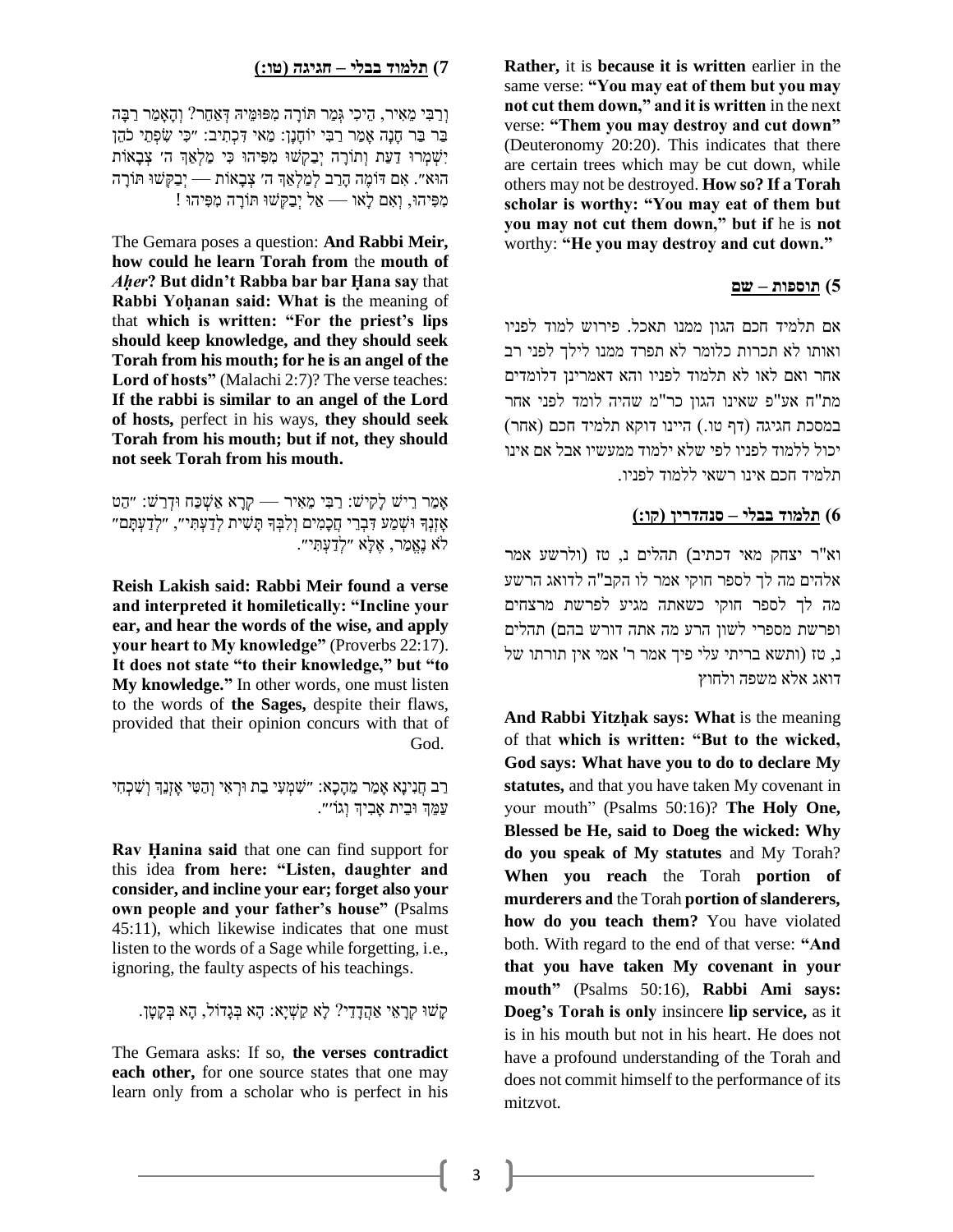**learned** *halakhot* **from the mouth of** *Aḥer***. He said to him: Why** should he be judged unfavorably for that? **Rabbi Meir found a pomegranate** and **ate its contents** while **throwing away its peel. He said to him:** Indeed, your defense has been heard above. **Now** God **is saying: My son, Meir, says: When a person suffers,** e.g., by receiving lashes or the death penalty at the hands of the court, **how does the Divine Presence express itself? Woe is Me from My head, woe is Me from My arm,** as God empathizes with the sufferer. **If the Holy One, Blessed be He, suffers** to **such** an extent **over the blood of the wicked, how much more so** does He suffer **over the blood of the righteous that is spilled.**

## **Halachah**

## **9( רמב"ם – משנה תורה – תלמוד תורה )ד:א-ב(**

**א** אֵ ין מְ לַמְ דִ ין דִ בְ רֵ י תֹורָ ה אֵ לָא לְתַ לְמִ יד הָ גּון נָאֶ ה בְּמַעֲשָׂיו, אוֹ לְתָם. אֲבָל אִם הָיָה הוֹלְךָ בְּדֶרֶךְ לֹא טוֹבָה, מַחָזִירִין אוֹתוֹ לַמּוּטַב, וּמַנְהִיגִין אוֹתוֹ בְדֶרֵךְ יִשָּׁרַה, ּובֹודְ קִין אֹותֹו; וְאַ חַר כְָך מַ כְ נִיסִ ין אֹותֹו לְבֵית הַמִ דְ רָ ׁש, וּמְלַמְדִין אֹותוֹ. אָמְרוּ חֲכָמִים, כָּל הַשּׁוֹנֶה לְתַלְמִיד שְׁאֵינוּ הָ גּון, כְ אִ לּו זָרַ ק אֶ בֶ ן לְמֶ רְ קֻ לְיָס, ׁשֶ נֶאֱמָ ר "כִ צְ רֹור אֶ בֶ ן, בְמַרְגֵמָה--כֵּן-נוֹתֵן לִכְסִיל, כָּבוֹד" (משלי כו,ח): וְאֵין "כָּבוֹד" אֵלָא תּוֹרָה, שֶׁנֶאֱמָר "כָּבוֹד, חֲכָמִים יִנְחָלוּ" (משלי ג,לה).

**ב** וְכֵן הָרָ ב ׁשְ אֵ ינּו הֹולְֵך בְ דֶ רֶ ְך טֹובָ ה --אַ ף עַל פִ י ׁשֶ חָכָם גְדוֹל הוּא, וְכָל הָעָם צְרִיכִין לֹו--אֵין מִתְלַמְדִין מִמֶּנּוּ, עַד ׁשֶ יַחְ זֹר לַמּוטָ ב: ׁשֶ נֶאֱמָ ר "כִ י-שִ פְ תֵ י כֹהֵ ן יִׁשְ מְ רּו-דַ עַת, וְתֹורָ ה יְבַ קְ ׁשּו מִ פִ יהּו: כִ י מַ לְאַ ְך ה' -צְ בָאֹות, הּוא" )מלאכי ב,ז). אַמְרוּ חֲכָמִים, אִם דֹוֹמֶה הַרָב לְמַלְאֲךָ ה' צְבָאוֹת, תֹורָ ה יְבַ קְ ׁשּו מִ פִ יהּו; וְאִ ם לָאו, אַ ל יְבַ קְׁשּו תֹורָ ה מִ פִ יהּו.

#### **10( טור – יורה דעה )רמו(**

אין מלמדין דברי תורה אלא לתלמיד הגון נאה במעשיו או לתם אבל היה הולך בדרך לא טובה מחזירין אותו למוטב ומנהיגין אותו בדרך ישרה ובודקין אותו ואח"כ מכניסים אותו לבית המדרש ומלמדים אותו אמרו חכמים כל השונה לתלמיד שאינו הגון כאילו זורק אבן למרקוליס שנאמר כצרור אבן במרגמה כן נותן לכסיל כבוד ואין כבוד אלא תורה שנאמר כבוד חכמים ינחלו וכן הרב שאינו הולך בדרך טובה אע"פ שחכם גדול הוא וכל העם צריכים לו אין למדים ממנו עד שיחזור למוטב שנאמר כי שפתי כהן ישמרו דעת ותורה יבקשו מפיהו

ways, while the other indicates that it is permitted even to learn from one whose character is flawed. The Gemara answers: This is **not difficult. This** case, in which it is permitted to learn from a flawed scholar, is referring **to an adult;** whereas **that** case, which prohibits doing so, is referring **to a minor,** who should learn only from a righteous person, so that his ways are not corrupted by a teacher with flawed character.

## **8( תלמוד בבלי – חגיגה )טו:(**

ֿכִי אֲתָא רַב דִּימִי, אֲמַר, אַמְרִי בִּמַעְרָבָא: רַבִּי מֵאִיר אֲכַל תַּחְלָא, וּשְׁדָא שִׁיחָלָא לְבָרָא. דָּרֵשׁ רָבָא: מַאי דִּכְתִיב: ״אֶל גְּנַת אֱגוֹז יַרַדְתִּי לִרְאוֹת בְּאָבֵי הַנַּחַל וְגוֹ״׳, לַמֲה נִמְשָׁלוּ תַּלְמִידֵי חֲכָמִים לָאֱגוֹז — לוֹמֵר לַךְּ: מָה אֱגוֹז זֶה, אַף עַל פִ י ׁשֶ מְ לּוכְ לְָך בְ טִ יט ּובְ צֹואָ ה — אֵ ין מַ ה שֶ בְ תֹוכֹו נִמְ אָ ס; אַ ף תַ לְמִ יד חָכָם, אַ ף עַל פִ י ׁשֶ סָרַ ח — אֵ ין תֹורָ תֹו נִמְ אֶ סֶת .

**When Rav Dimi came** from Eretz Yisrael to Babylonia, **he said: In the West,** Eretz Yisrael, they **say: Rabbi Meir ate a half-ripe date and threw the peel away.** In other words, he was able to extract the important content from the inedible shell. **Rava taught: What is** the meaning of that **which is written: "I went down into the garden of nuts, to look at the green plants of the valley"** (Song of Songs 6:11)? **Why are Torah scholars compared to nuts? To tell you: Just as this nut, despite being soiled with mud and excrement, its content is not made repulsive,** as only its shell is soiled; **so too a Torah scholar, although he has sinned, his Torah is not made repulsive.**

אַשְׁכְחֵיה רַבָּה בַּר שֵׁילַא לְאֶלְיַּהוּ. אֲמַר לֵיהּ: מַאי קַא עַבֵיד הַקַּדוֹשׁ בַּרוּךְ הוּא? אֲמַר לֵיהּ: קַאֲמַר שָׁמַעָתַּא מִפּוּמַיִיהוּ דְ כּולְ הּו רַ בָנַן, ּומִ פּומֵ יּה דְ רַ בִ י מֵ אִ יר לָא קָאָ מַ ר. אֲמַ ר לֵיּה: אַמַאי? מִשּׁוּם דְּקָא גַמַר שְׁמַעְתַּא מִפּוּמֵיהּ דְאָחֶר. אַמַר לֵיּה: אַ מַ אי? רַ בִ י מֵ אִ יר רִ מֹון מָ צָא, תֹוכֹו אָ כַל, קְ לִיפָתֹו זָרַ ק. אֲמַ ר לֵיּה: הַ ׁשְ תָ א קָאָ מַ ר, מֵ אִ יר בְ נִי אֹומֵ ר: בִ זְמַ ן ׁשֶ אָ דָ ם מִ צְ טַ עֵר, ׁשְ כִ ינָה מָ ה לָׁשֹון אֹומֶ רֶ ת: קַלַנִי מֵ רֹאׁשִ י, קַלַנִי מִזְרוֹעִי. אִם כַּךְ הַקָּדוֹשׁ בַרוּךְ הוּא מִצְטַעֵר עַל דַּמַן ׁשֶ ל רְ ׁשָ עִ ים — קַל וָחֹומֶ ר עַל דָ מָ ן ׁשֶ ל צַ דִ יקִים ׁשֶ נִׁשְ פְַך.

The Gemara relates: **Rabba bar Sheila found Elijah** the prophet, who had appeared to him. He **said to** Elijah: **What is the Holy One, Blessed be He, doing?** Elijah **said to him: He is stating**  *halakhot* **transmitted by all of the Sages, but in the name of Rabbi Meir He will not speak. He said to him: Why?** He replied: **Because he**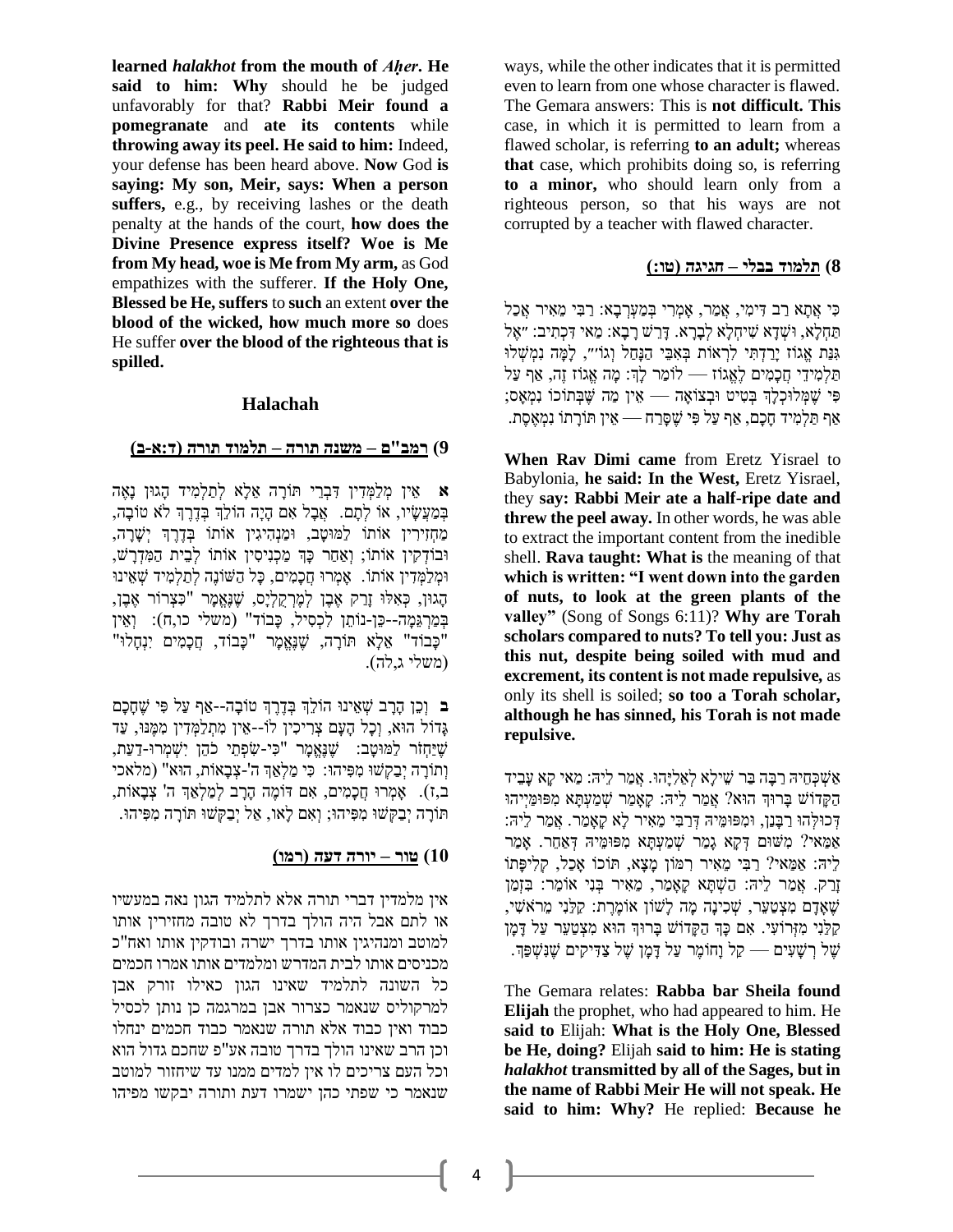כי מלאך ה' צבאות הוא אמרו חכמים אם דומה הרב למלאך ה' יבקשו תורה מפיהו ואם לאו אל יבקשו מפיהו

## **11( מרן – שלחן ערוך – יורה דעה )רמו:ז-ח(**

**ז** אֵ ין מְ לַמְ דִ ין תֹורָ ה לְתַ לְמִ יד ׁשֶ אֵ ינֹו הָ גּון, אֶ לָא מַ חֲזִירִ ין אֹותֹו לַמּוטָב ּומַ נְהִ יגִין אֹותֹו בְ דֶ רֶ ְך יְׁשָ רָ ה ּובֹודְ קִין אֹותֹו, וְאַחַר כַּךְ מַכְנִיסִין אוֹתוֹ לְבֵית הַמְּדְרַשׁ וּמִלַמְּדִין אוֹתוֹ.

**ח** הָרַ ב ׁשֶ אֵ ינֹו הֹולְֵך בְ דֶ רֶ ְך טֹובָה, אַ ף עַל פִ י ׁשֶ חָ כָם גָדֹול הוּא וְכָל הַעֲם צְרִיכִים לֹו, אֵין לְמֵדִין מִמְּנּוּ עַד שֵׁיַחֲזֹר לְמּוטָב.

#### **12( לחם משנה – על הרמב "ם )שם(**

**וכן הרב שאינו הולך בדרך טובה וכו' .** מימרא דר' יוחנן הובאה בפרק אלו מגלחין (מועד קטן דף י"ז) ובהרבה מקומות בגמרא ובחגיגה פ' אין דורשין ) חגיגה דף ט"ו( הקשו ור״מ איך גמר תורה מפומיה דאחר והאמר רבה בר בר חנה אמר ר״י מאי דכתיב כי שפתי כהן ישמרו דעת וכו' ותירצו אמר ריש לקיש ר״מ קרא אשכח ודרש הט אזנך ושמע דברי חכמים ולבך תשית וכו' ר' חנינא אמר מהכא שמעי בת וראי והטי אזנך וכו' א״כ קשו קראי אהדדי לא קשיא הא בגדול הא בקטן משמע דבגדול היודע ליזהר יכול ללמוד ממנו. **וא״כ קשה למה לא חלק רבינו בין גדול לקטן כמו שחלקו בגמרא.**

**וכי תימא דבזמן הזה כולם נקראים קטנים לענין זה ולכך סתם רבינו מ״מ קשה שרבינו אינו אומר הדינים הנוהגים בזמן הזה בלבד אלא הדינים שינהגו בכל זמן אפילו אחר ביאת משיחנו בע״ה וא״כ היה לו לפרש.** 

ונראה שרבינו מפני שראה מימרא דר' יוחנן שהובאה בהרבה מקומות בסתם ולא חלקו בין גדול לקטן גם הוא לא חלק, והא דאמרינן בחגיגה סובר רבינו דלא נאמר זה אלא לתת סברא לר״מ בלבד אבל אין הדבר כן וראיה לדבר שכשתירץ ריש לקיש אמר ר״מ קרא אשכח ודרש ואם היה הדבר מוסכם לא היה לו לומר אלא הא איכא קרא אחרינא ומדקאמר ר״מ קרא אשכח וכו' משמע דהכונה לומר סברתו של ר״מ היא זאת ואנן לא סבירא לן הכי דכבר חלקו עליו חבריו.

#### **13( עבודת ה מלך – על הרמב"ם )שם(**

**וכן הרב שאינו הולך בדרך טובה וכו' אין מתלמדין ממנו.** עי' לח"מ ועי' ש"ך סי' רמ"ו סק"ח הקשו דהא בגמ' שם בחגיגה מחלקו בין גדול לקטן ולגדול שרי

ללמוד ממנו ולמה לא חילק כן רבנו ועי' מ"ש בזה, ויפה הוא ציונו של מרן הכ"מ להא דמו"ק ט"ז גבי ההוא צורבא מרבנן דהוו צריכין ליה רבנן הרי להדיא דאף שהיו גדולים לא למדו מפיו, ועי' פר"ח בחידושיו שם דהא דאמרי במערבא ר' מאיר רמון מצא פליגא אהא דריש לקיש דלעיל, ולפי"ז אין חילוק כלל בין קטן ובין גדול והוא פשוט .

## **Outside The Realm Of Halachah**

#### **14( רמב"ם – מורה ה נבוכים – פסוקי פתיחה**

"הודיעני דרך זו אלך כי אליך נשאתי נפשי".

"Cause me to know the way wherein I should walk, for I lift up my soul unto You." (Psalm 143:8)

"אליכם אישים אקרא וקולי אל בני אדם".

"Unto you, O men, I call, and my voice is to the sons of men." (Prov. 8:4)

"הט אזנך ושמע דברי חכמים ולבך תשית לדעתי"

"Bow down your ear and hear the words of the wise, and apply your heart unto my knowledge." (Prov. 22:17.)

## **15( שו"ת הריב"ש – תשובה מה**

ויש לומר כמש"א ז"ל (חגיגה ט"ו:) על רבי מאיר היכי גמיר תורה מפומי' דאחר וכו' והית' התשוב' רבי מאיר קרא אשכח ודרש הט אזנך ושמע דברי חכמים ולבך תשית לדעתי לדעתם לא לאמר אלא לדעתי כלומר שרשעים הם ועכ"ז אמר הט אזנך ובארו שם הא בגדול הא בקטן כלומר כשהתלמיד אדם גדול מותר שיבור הסולת וישליך הפסולות כמו שאמרו שם ר"מ רמון מצא תוכו אכל קליפתו זרק ולכן הביא הרמב"ם ז"ל בראש ספר המור' פסוק זה של הט אזנך וכו'.

#### **16( הרב שמעון בן צמח דוראן – מגן אבות - הקדמה**

**ואולי יחשדני שומע כי אני מכניס בתוך דברי קדושה דברי האומות, ואין עלי אשמה בזה, כי אין ראוי לחכם למנוע דברי האמת מפי אומרם יהיה מי שיהיה.** וכבר אמרו: קבל האמת ממי שאמרו. **ואין אנו סומכים על האיש ההוא, אלא על האמת שקבלנו ממנו ונתברר**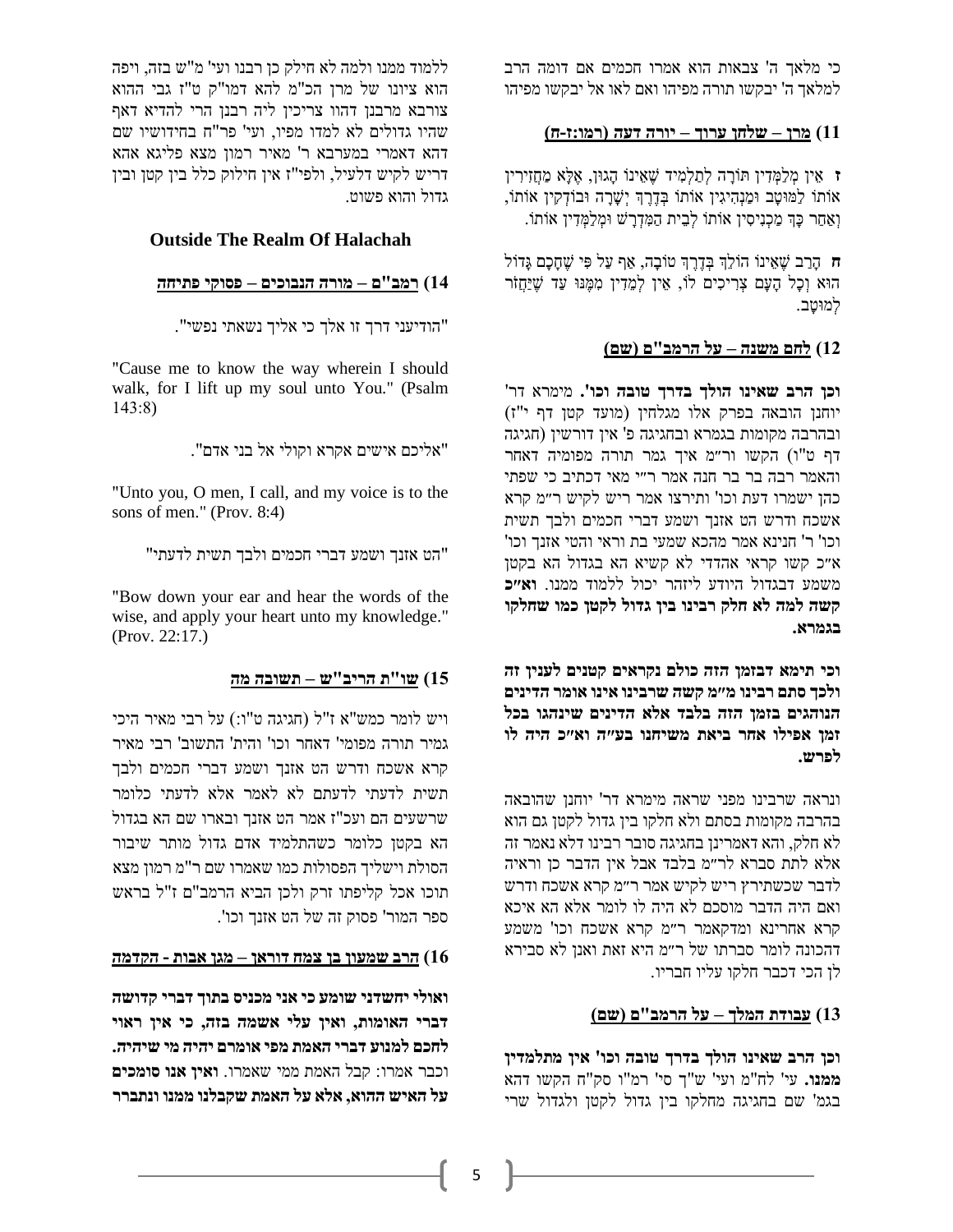**לנו שכן הוא.** והנה, במשנה ]אבות ד, כ[ הוזכרו דברי אלישע אחר, ורבי מאיר למד ממנו. ועל זה סמכו ]חגיגה טו:[: "הט אזנך ושמע דברי חכמים ולבך תשית לדעתי" ]משלי כב, ז[ - 'לדעתם' לא נאמר אלא "לדעתי". **והרב המורה ז"ל, לפי שהיה דורך אלו הדרכים פתח ספרו מורה הנבוכים בזה הפסוק, וכן בפתיחתו לפירוש אבות הקדים שמונה פרקים, יש בהם דברים לקוחים מעניני ספרי האומות, והתנצל בזה ההתנצלות הזאת.** ובתלמוד פרק הזרוע )חולין קלד.[ כשאמר רבי יונתן: אל תקניטני, בלשון יחיד אני קורא )אותם( ]אותה[. כלומו, ודבריו בטלים. שהשיב לו ריש לקיש: אל תִ ׁשְ נֶה אותה אלא בלשון בן (טבא"ל) [טראל], הא טעמא ג, ג) קאמר. כוונתו לומר, יהיה האומר שוטה אחד שהיה בזמנם ששמו בן )טבא"ל( ]טדאל[, **כיון שדבריו דברי טעם ראוי לקבלם.** והלא **משה רבינו ע"ה כתב פרשת בלעם וספר איוב, והם מנביאי אומות העולם** ]עיין סוטה יא.[, **וקיבל עצת יתרו וכתבה בתורה, ודניאל וחביריו למדו חכמת כשדים.** ובענין מזל קבוע וגלגל חוזר, **הודו חכמי ישראל לחכמי אומות העולם** ]פסחים צד:[. **ורבן גמליאל נשיא ישראל היה אומר לחביריו: נלך ונקבל פני פלוסוף חבירנו.** כמו שהוא נזכר בפרקי דרך ארץ ]רבה פ"ה[.

## **17( הרב יוסף קאפח – הערות על מורה נבוכים – שם**

וכוונת רבינו ע"פ פירוש חז"ל בחגיגה טו, ב . שאע"פ שיביא בספרו זה דעות מלומדים וחכמים שונים אך לבך תשית לדעתי .

## **18( רמב"ם – הקדמה למסכת אבות )שמונה פרקים( מהדורת הרב קאפח**

ודע כי הדברים שאומר בפרקים הללו ובמה שיבא נפשות מן הפירוש אינם ענינים שחדשתים אני מלבי, ולא פירושים שאני המצאתים, אלא הם ענינים מלוקטים מדברי חכמים במדרשות ובתלמוד וזולתו מחבוריהם, וגם מדברי הפילוסופים הראשונים והאחרונים, ומחבורי הרבה מבני אדם, **וקבל האמת ממי שאמרו.** ואפשר שאביא לפעמים ענין שלם שהוא לשון איזה ספר מפורסם, אין בכל זה רוע, ואיני טוען לעצמי מה שאמרוהו מי שקדמוני, והנני מודה בכך ואף על פי שלא אזכיר אמר פלוני אמר פלוני, לפי שזה אריכות שאין בה תועלת. **ואולי אגרום שיכנס בלב מי שאינו מקובל עליו שם אותו אדם שאותו הדבר נפסד ויש בו כוונה** 

**רעה שאינה ידועה לו, ולפיכך נראה לי להשמיט שם האומר, כי מטרתי שתושג התועלת לקורא** ולבאר לו הענינים הכמוסים במסכתא זו .

# **19( רבנו אברהם בן הר מב"ם – מאמר על דרשות חז"ל**

דע כי אתה חייב לדעת, **כל מי שירצה להעמיד דעת ידועה, ולישא פני אומרה, ולקבל דעתו בלי עיון והבנה לעניין אותו דעת אם אמת אתה אם לא, שזה מן הדעות הרעות, והוא נאסר מדרך התורה וגם מדרך השכל.**

אינו **מדרך השכל** מפני שהוא מתחייב גירעון וחסרון בהתבוננות מה שצריך להאמין בו.

ו**מדרך התורה,** מפני שנוטה מדרך האמת ונוטה מעל קו הישר.

אמר השי"ת *"לא תשא פני דל ולא תהדר פני גדול בצדק תשפוט"* וגו' )ויקרא יט:טו( . ואמר *"לא תכירו פנים*  ב*משפט"* וגו' (דברים א:יז). ואין הפרש בין קבלת אותו דעת להעמידה בלא ראיה, או בין שנאמין לאומרה ונשא לו פנים ונטען לו, כי האמת אתו בלי ספק, מפני שהוא אדם גדול הימן וכלכל ודרדע. שכל זה אינו ראיה אבל אסור.

## **An Example In Halachah**

## **20( רמב" ם – משנה תורה – קידוש החודש )יז:כד(**

וְטַעַם כָּל אֵלוּ הַחֶשְבּוֹנוֹת, וּמִפְּנֵי מַה מוֹסִיפִים מִנְיָן זֶה, וּמִפְּנֵי מַה גּוֹרְעִין, וְהֵיאַךְ נוֹדַע כָּל דָּבָר וְדָבָר מֵאֵלוּ הַדְ בָרִ ים, וְ הָרְ אָ יָה עַל כָל דָ בָר וְדָ בָר--**הִ יא חָכְ מַ ת הַתְ קּופֹות וְ הַגֵּימְ טַ רְ יֹות, שֶׁ חִ בְ רּו בָ ּה חַכְ מֵּ י יָוָן סְ פָרִ ים הַרְ בֵּ ה, וְ הֶׁ ם, הַ מְ צּויִים עַכְ שָ ו בְ יַד הַחֲכָמִ ים; אֲבָל**  הַסְפָרִים שֶׁחָבְרוּ חַכְמֶי יִשְׂרַאֵל שֵׁהָיוּ בִּימֵי הַנִּבִיאִים **מִבְּנֵי יִשַׂשכְר, לֹא הָגִיעוּ אֵלִינוּ.** וּמֵאַחַר שַׁכַּל אֵלּוּ הַדְּבַרִים, בְּ**רְאֵיוֹת בְּרוּרוֹת הֶם, שְׁאֵין בַּהֶם דֹפִי, וְאֵי אִ פְ שָ ר לָאָ דָ ם לְהַרְ הַר אַ חֲרֵּ יהֶׁ ם--אֵּ ין חֹושְ שִ ין לַמְ חַבֵּר, בֵּ ין שֶׁ חִ בְ רּו אֹותָ ם נְבִ יאִ ים בֵּ ין שֶׁ חִ בְ רּו אֹותָ ם גֹויִים:** ֿשֶׁכָּל דָּבָר שֵׁנִּתְגַּלָּה טַעָמוֹ, וְנוֹדְעָה אֲמִתַּתוֹ בִרְאַיוֹת שָׁאֵין בָ הֶם דֹפִ י--**אֵּ ין סֹומְ כִ ין עַל זֶׁה הָאִ יש שֶׁ אֲמָ רֹו, אֹו שֶׁ לִ מְ דֹו; אֵּ לָא עַל הָרְ אָ יָה שֶׁ נִתְ גַלְתָ ה, וְ הַ טַ עַם שֶׁ נֹודַ ע.**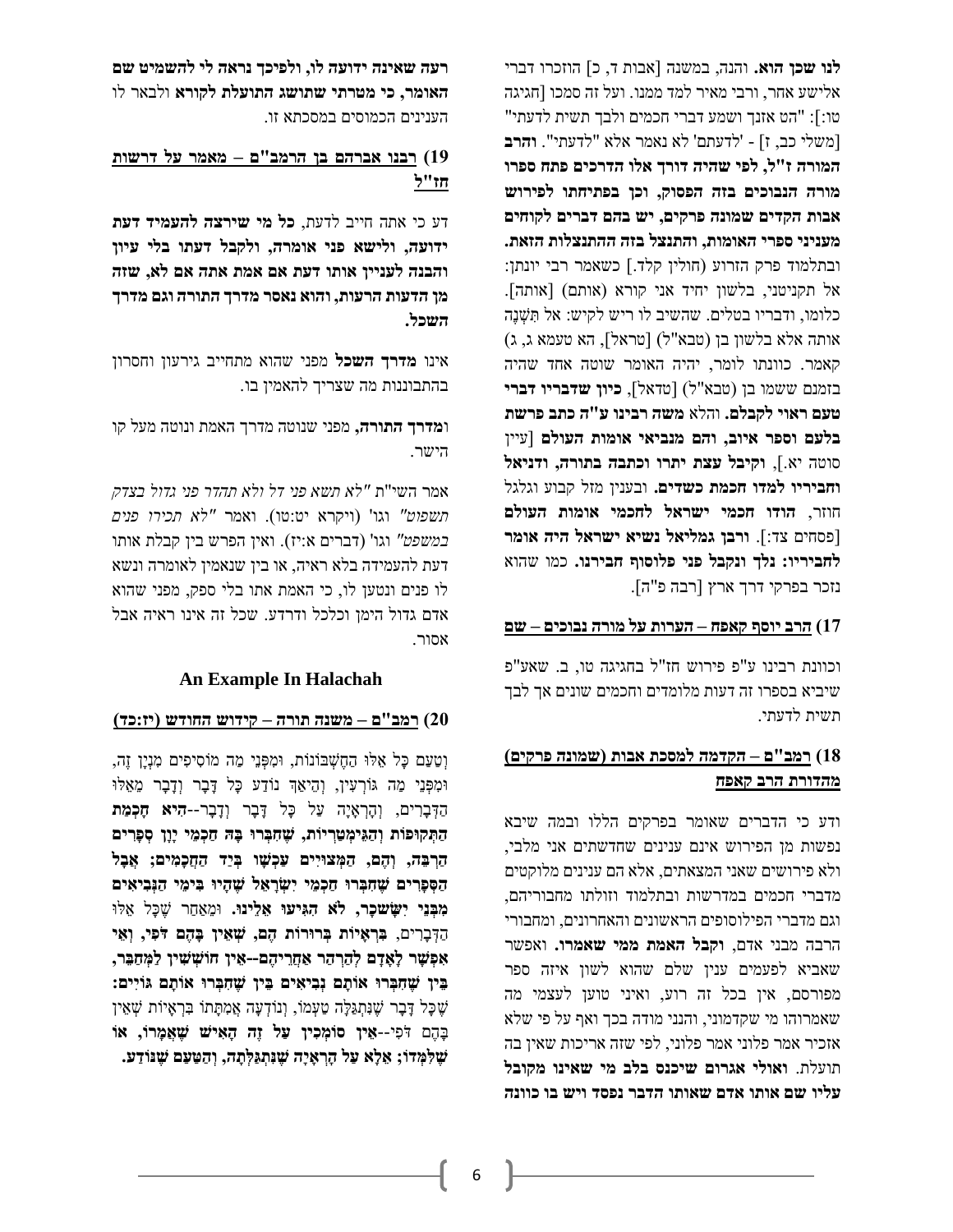*judiciary], and that you must rely only on what it [the judiciary] had transmitted about them.*

**This position was upheld by Maimonides.** The Supreme Court of Israel has jurisdiction over matters pertaining to "the implementation of the law (dat)," that is, judicial matters  $(= Ar.$  usul alfiqh) in contradistinction to "the doctrines of faith"  $(= Ar.$  usul al-din):

*The Supreme Court (sitting at the Temple) in Jerusalem is the foundation of Oral Law. They [the judges seated at the Supreme Court] are the pillars of judicial instruction, and from them come forth law and jurisprudence to all Israel. About them the Tora gave assurance, as it is written: "In accordance to the Law that they instruct you … " (Dt 17:10). Whoever believes in Moses our Teacher and in his Law is bound to entrust (them) [with the matters concerning] the implementation (ma'ase = Ar. a'mal) of the dat*  $\mathcal{I}$ *= law] and to rely on them.*

Consequently, when defining the precept instructing compliance with the Supreme Court, Maimonides was careful to set down that its authority is valid in areas concerning the "prohibited and permitted" — something analogous to 'duties of the limbs.' Similarly, when defining the injunction against someone refusing to comply with the Supreme Court (see Dt 17:11), Maimonides made it clear that the authority of the judiciary is confined "to the implementation (Ar. a'mal) of the Law"; i.e., of external actions, not of beliefs. In the Guide, too, when delineating the authority of the Supreme Court, Maimonides pointed out that its authority is in the area of fiqh — an Arabic term mistranslated as either 'Talmud' or 'Oral Law,' but actually meaning 'jurisprudence' — in contradistinction to usul al-din or doctrines of faith. The Tora awards authority to "the Supreme Court" in the area of fiqh, i.e., "in all these matters" where there could rise "uncertainty as to its implementation" (= al-'amal). Thus, matters of faith are not justiciable.

**Obviously, people can be 'wrong' and hold 'heretical' views contrary to commonly held doctrines. But this would be the responsibility** 

# **21( רבנו אברהם בן הר מב"ם – מאמר על דרשות חז"ל**

ובאמת נקרא אדון זה רבינו הקדוש כי האדם כשישליך מעל פניו השקר ויקיים האמת ויכריענו לאמיתו ויחזור בו מדעתו כשיתבאר לו הפכה אין ספק כי קדוש הוא.

# **22) Rabbi Yosef (Jose) Faur – Horizontal Society – Section II – Chapter 11 (pages 79-81)**

These considerations lead to one of the most remarkable aspects of judicial authority. In Israel, the judiciary does not embody the spirit of some sort of europaischen Menschentums in charge of administering the 'truth.' **Their authority to adjudicate and promulgate new rules on the basis of exegesis is limited to areas that fall within the jurisdiction of the court, what is commonly known as public law, not to matters of faith and dogma.**

This fundamental doctrine was formulated by R. Bahye ibn Faquda (11th century), one of the great rabbinic figures flourishing in the Iberian Peninsula. **He pointed out that when defining the authority of the Supreme Court, the Scripture** (Dt 17:8–11) **limited its jurisdiction to legal matters, what he designated 'duties of the limbs,' i.e., external obligations — not on matters of personal faith or 'duties of the heart.'** After analyzing the text awarding authority to the highest court, seated at the Temple of Jerusalem, he concluded:

*Upon examining the types of laws included in the first verse (Dt 17:8) you will notice that these pertain to matters requiring (the type of judicial) analysis and definition, entailing legal tradition, not inductive reason. Haven't you noticed that it (the Tora) does not mention [in this context] matters that could be resolved through reason (alone)? It does not say, 'When you have doubts about the unity of God,' or about [the meaning] of 'the Creator's names and His attributes,' or about one of 'the doctrines of faith' (Ar. usul al-din) … — matters that one can resolve through analysis and reason — that you have to accept the authority of the sages that transmit the laws [i.e., the*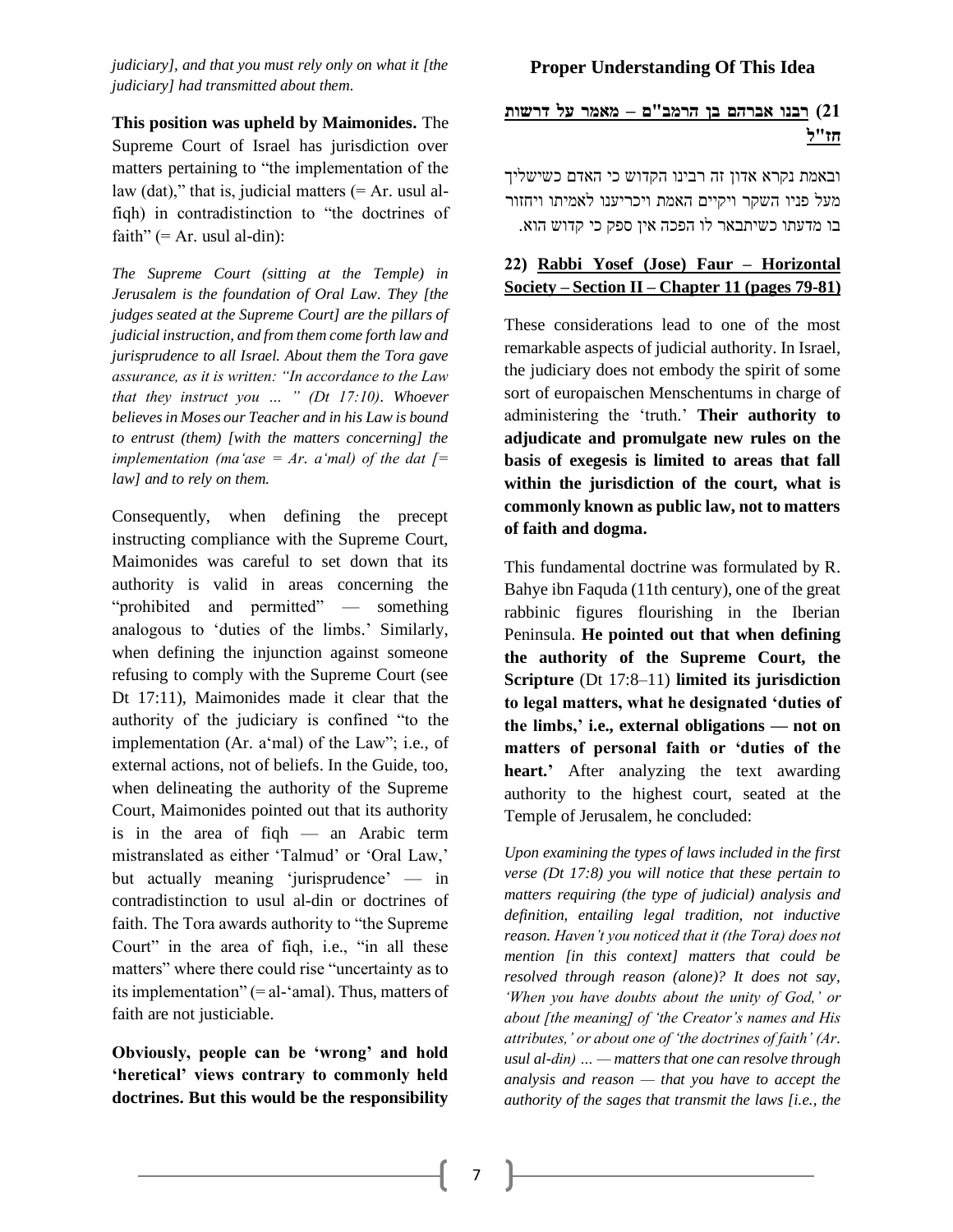unbeliever ( כופר' heretic'). He is classed with the sages and pious men of Israel, though he holds erroneous theories. His sin is due to error and requires atonement.

## **24) Rabbi Yosef (Jose) Faur – ibid. – Footnote 128**

This is why, Maimonides and his son treated with deference and appropriate respect, Jewish sages that held, from the point of view of Maimonidean tradition, 'heretical beliefs'; see Section V, n. 308. I found the same attitude among some outstanding sages of our time, representing both the Ashkenazic and the Sephardic traditions.

## **Related Teachings**

# **25( מו"ר הרב יעקב פרץ – אמת ליעקב: האמת יושר וצדק – פרק ז – פרשת מקץ**

**להכנע בפני מי שהוא גדול בחכמה ולקבל דבריו.** "ויאמר פרעה אל יוסף אחרי הודיע אלהים אותך את כל זאת, אין נבון וחכם כמוך" (מא'.טל) "אתה תהיה על ביתי, ועל פיך ישק כל עמי" (מ) - ולקמן "וישימני לאב לפרעה ולאדון לכל ביתו ומשל בכל ארץ מצרים" )מה'. ח( וביאר רב סעדיה גאון 'לאב' - לרב. וכן ביאר הראב"ע, 'לאב' למורה.

אמנם זו היא גזרת הבורא שיוסף הצדיק יהיה מושל בכל ארץ מצרים, ומורה לפרעה ולכל מצרים מה לעשות. **ועם זאת, הרי התורה כלולה מכל, הכל יש בה - שמכאן נלמד להיות נכנעים מפני מי שהוא גדול בחכמה ובתבונה, לשאול ממנו עצה ותושיה כדת מה לעשות, ונקח קל וחומר מפרעה שהוא גוי, וקיבל עליו את יוסף לאב ומורה, וכל שכן אנחנו בני ישראל אנשי אמת ויושר.** 

ומכאן ראיה לשלמה המלך ע"ה שאמר במשלי: "דרך אויל ישר בעיניו, ושמע לעצה חכם" )משלי יב', טו( **ביאור, אויל - כסיל,** דרכיו ומעשיו, הם ישרים בעיניו, **אין חכם כמוהו, אינו נזקק לעצה מאחר.** אבל **ה'חכם',** מבין **שצריך לשמוע ולקבל עצה מאחר** ומי שנוהג כך, חכם יחשב .

ודע, באבות נאמר "עשה לך רב" )פ"א מו( ופירשו, אע"פ שאינו ראוי להיות לך רב - מכל מקום עשה אותו

**of the school and teachers to explain and advice — not of the judiciary.** R. Joseph Albo (14th century), one of the most illustrious philosophers to emerge from Christian Spain, addressed this fundamental issue. **Upon analysis it will be discovered that some of the most prominent sages held opinions which according to standard beliefs are to be regarded as 'heretical.' Nonetheless, these men, concluded Albo, were not 'heretics' since they arrived at those beliefs in good faith.** Here is what he wrote on this matter:

## **23( הרב יוסף אלבו – ספר העיקרים – מאמר א )פרק ב( – תרגום לאנגלית מאת הרב יוסף פאור הלוי**

אבל מי שהוא מחזיק בתורת משה ומאמין בעקריה, וכשבא לחקור על זה מצד השכל והבנת הפסוקים הטהו העיון לומר שאחד מן העקרים הוא על דרך אחרת ולא כפי המובן בתחלת הדעת, או הטהו העיון להכחיש העקר ההוא להיותו חושב שאיננו דעת בריא תכריח התורה להאמינו, או יחשוב במה שהוא עקר שאיננו עקר ויאמין אותו כשאר האמונות שבאו בתורה שאינם עקרים, או יאמין אי זו אמונה בנס מנסי התורה להיותו חושב שאיננו מכחיש בזה שום אמונה מן האמונות שיחויב להאמין מצד התורה, אין זה כופר, אבל הוא בכלל חכמי ישראל וחסידיהם, אף על פי שהוא טועה בעיונו, והוא חוטא בשוגג וצריך כפרה .

But a person who upholds the law of Moses and believes in its principles, that when he undertakes to investigate these matters with his reason and scrutinizes the texts, is misled by his speculation and interprets a given principle otherwise than it is taken to be meant at first sight; or denies the principle because he thinks that it does not represent a sound theory which the Torah obliges us to believe; or erroneously denies that a given belief is a fundamental principle, which however he believes as he believes the other dogma of the Torah which are not fundamental principles; or entertains a certain notion in relation to one of the miracles of the Torah because he thinks that he is not thereby denying any doctrines which is obligatory upon us to believe by the authority of the Torah, — a person of this sort is not an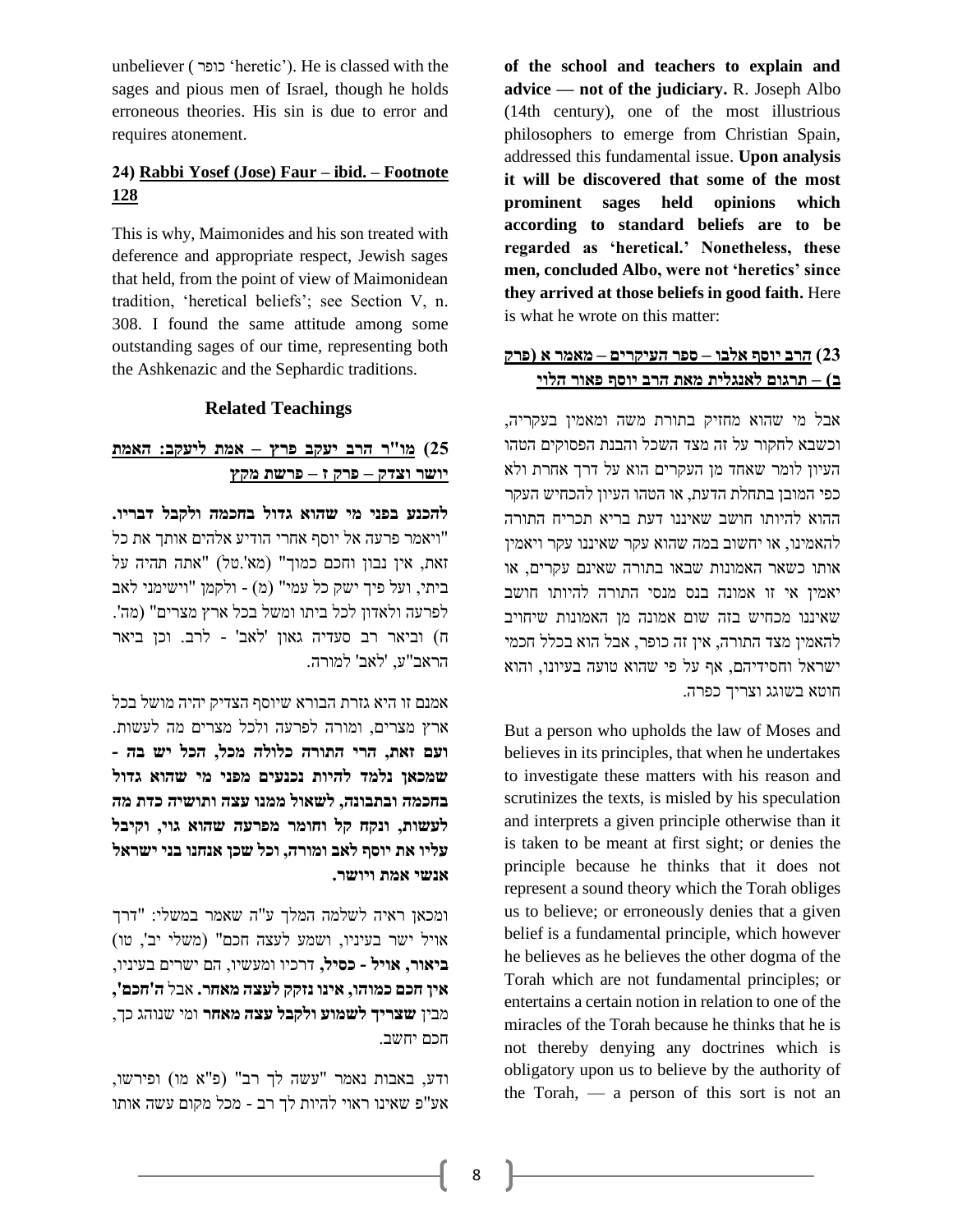לך כרב, שאל תסמוך על דעתך בלבד, אלא התיעץ עם אחר.

# **26( מו"ר הרב יעקב פרץ – אמת ליעקב: האמת יושר וצדק – פרק ד:ב**

**אין אמת בפלגנות.** אמרו חז"ל: "מאי ותהי האמת נעדרת" אמרי דבי רב, מלמד שנעשית עדרים עדרים והולכת לה )סנהדרין צז' א(.

**ביאור,** לחז"ל היה קשה לשון הכתוב "ותהי האמת', משמע הווה יִׁשְ נָּה האמת, ואם כן היאך נאמר נעדרת', משמע שאיננה, משום כך דרשו חז"ל ופירשו הכתוב לא רק במובן העדר, אלא נכלל בכתוב גם מובן עדרים.

**וביאור תוכן הכתוב כך,** שבעקבתא דמשיחא שיהיו נסיונות קשים מאוד, **אמנם יהיו אנשי אמת וינסו להתהלך ולהתנהג בה בחיי היום יום, אבל הלחץ החברתי שהשקר והחיצוניות שולטים בה בריש גלי - בחוצפה, יגבר על אנשי האמת ולא יוכלו להחזיק מעמד בדרך האמת ויכנעו ויסתלקו ממנה,** וכל כך יתרבו הנכנעים והמסתלקים מן האמת עד שיהיו כעדרים עדרים שהולכים להם. **וכמו שקרה בדורנו.** 

**ועוד נראה לבאר,** שבעקבתא דמשיחא **יתלכדו ויתחברו אנשי האמת התורה והמצוות כל כת וכת לעצמה, וכל אחת סבורה ומחזיקה שהאמת וכל האמת מצוי רק אצלה ומבטלת ופוסלת כל הכתות האחרות, ועל ידי זה מתרבה הפרוד והמחלוקת שאינה לשם שמים, ושנאת חנם החמורה, ובזוי תלמידי חכמים, וממילא האמת הולכת לה ומסתלקת.**  ולפי זה, המלה נעדרת כוללת שני מובנים, עדרים וגם חדלה - איננה, כלומר, בגלל שנעשו עדרים עדרים - כת וכת לעצמה, האמת נעדרת מסתלקת לה, **ובביאור זה אין המקרא יוצא מידי פשוטו.**

**מסקנא, קבל את האמת מכל מי שאמרו.** לכבד ולהתיחס בהערכה **לכל ת"ח ירא ה' ולכל יראי ה' שיש בכל חוג, בכל כת, בכל עדה, ובכל מקום.** וודאי לא לפסול ולא לבטל את כל מי שאינו מתנהג כמנהגך דרכך ומחשבותיך והוא ירא ה' באמת. **אמנם ודאי זכותך וחובתך לברר ולמצוא האמת בהלכה, במדות, ובכל דרכיך והנהגותיך וכך תלך ותנהג.** וה' לא ימנע טוב מההולכים בתמים ובאמת.

## **Extra Reading**

#### **27( הרב אליעזר פאפו – פלא יועץ – ערך דיבור**

התורה נקראת סם חיים )עי' אבות דרבי נתן לד, י עירוביו נד, א קדושיו ל, ב), עץ חיים היא למימינים בה וסם המות למשמאילים בה . ונמשלה התורה לנגיד שיש בידו להמית ולהחיות, כך התורה יש בה להמית ולהחיות )שבת כח, ב(, כגון הלומד לקנתר ולהתיהר, שנוח לו שלא נברא. **והן בעון זה נמצאים תלמידי חכמים שחובלים זה לזה בהלכה ומדברים או כותבים זה על זה דברי קנטורין ורבה קטגוריא ושנאה בין תלמידי חכמים, ואם בארזים נפלה שלהבת המחלקת מה יעשו אזובי קיר** )מוע''ק כה, ב(. **והאיש החפץ חיים יעסק בתורה לשמה ויהא ירא שמים ומודה על האמת, ומקבל את האמת ממי שאמרו, ולא יהב אוהב את הנצוח ופונה אל רהבים ושטי כזב** )תהלים מ ה(. להעמיד דבריו בשנויי דחיקי, **ולא יאמר קבלו דעתי אפלו נראה לו שהאמת אתו, ולא יחזיק במחלקת להפיל דברי חברו, רק פעם אחת יגיד דעתו ולא ישנה לו, וכשידבר דבריו אפלו אם חברו מתריס כנגדו הוא ישיב לו בלשון רכה ואהבה וחבה, וישפיל עצמו אפלו לפני מי שקטן ממנו כתלמיד הדן לפני רבו,** שהרי אמרו רבותינו ז"ל (ב"מ פה, ב) קטן וגדול שם הוא )איוב ג יט(, כל המקטין עצמו על דברי תורה נעשה גדול לעולם הבא. ובזה שיתן למכהו לחי ישבע מכהו בחרפה.

# **28( הרב בן ציון מאיר חי עוזיאל – הגיוני עזיאל )טו:ב( – האמת והשלום אהבו**

בחזון הגאולה של זכריה הנביא נאמר: ״כה אמר ה׳ צבאות: צום הרביעי וצום החמישי וצום השביעי וצום העשירי, יהיה לבית יהודה לששון ולשמחה ולמועדים טובים, והאמת והשלום אהבו״ )זכריה ח, יט(.

**מכאן אתה למד שקיומה של הגאולה מותנה באהבת האמת והשלום, שהם שני העמודים, בבחינת יכין ובועז, שעולמו של ישראל עומד עליהם,** שכן אלקי ישראל הוא אלקים, ותורתו תורת **אמת,** והוא נקרא בשם **״שלום״,** וכמאמר רז״ל: גדול השלום ששמו של הקב״ה קרוי שלום, שנאמר: ״ויקרא לו ה׳ שלום״ ]שופטים ו, כד[, ושם הנכתב בקדושה נמחה על המים, בשביל להביא שלום בין איש לאשתו (ספרי נשא מב), ותורת ישראל אף היא תורת שלום, כדכתיב: ״דרכיה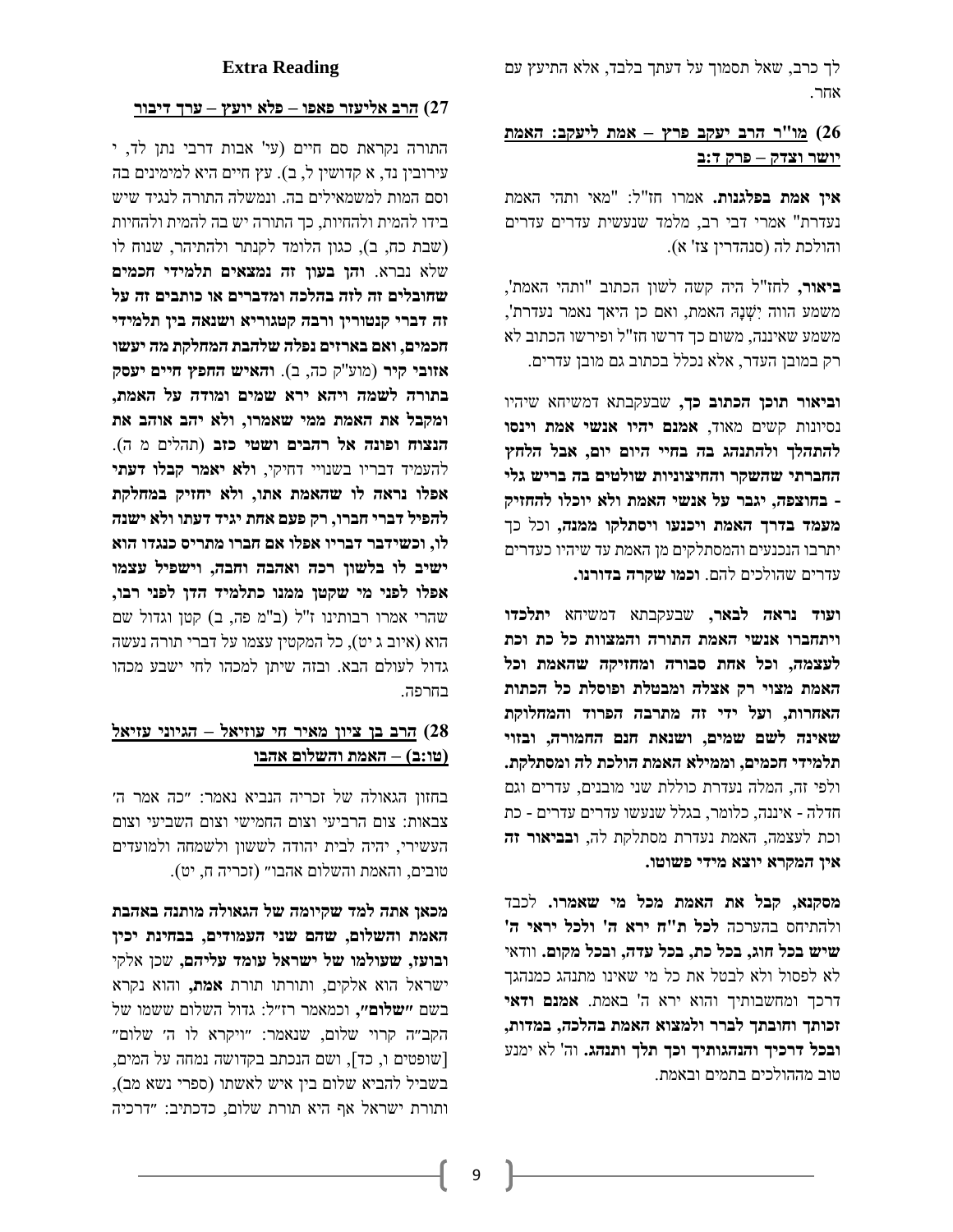דרכי נעם וכל נתיבותיה שלום״ ]משלי ג, יז[, וכמאמרם ז״ל: כל התורה כולה מפני דרכי שלום )גיטין נט, ב(, וחביב הוא השלום שלא נמשלה התורה אלא בשלום, שנאמר: ״וכל נתיבותיה שלום״, וכן אתה מוצא שאין הקב״ה מנחם את ירושלים, אלא בשלום, שנאמר: ״וישב עמי בנוה שלום״ ]ישעיה לב, יח[, וכן ישראל מתברכים בכל יום בשלום, ומברכים איש את רעהו בשלום )במדבר רבה פרשה יא, כ(.

ואם אתה רוצה לדעת חשיבותו של השלום בישראל, צא ולמד מדברי רבותינו ומעשיהם שאמרו: **אעפ״י שנחלקו ב״ש וב״ה בצרות ובאחיות, בגט־ישן, ובספק אשת איש, ובמגרש את אשתו ולנה עמו בפונדק, בכסף ובשוה כסף, בפרוטה ובשוה פרוטה, לא נמנעו ב״ש מלישא נשים מבית הלל, ולא בית הלל מבית שמאי, ללמדך שחבה ורעות נוהגים זה בזה,** לקיים מה שנאמר: ״האמת והשלום אהבו״ )יבמות יד, ב(. ובירושלמי גריס: **אעפ״י שנחלקו וכו׳ לא נמנעו וכו׳, אלא נוהגין אמת ושלום ביניהם,** שנאמר: ״האמת והשלום אהבו״ )ירושלמי יבמות פרק א(. מכאן שחבה ואמת הם דבר אחד, שכל חבה שאינה אלא לפנים – אינה אמת אלא היא שקר, והתורה הזהירה ואמרה: ״מדבר שקר תרחק" (שמות כג, ז), (עיין שבועות ל, ב-לא, א), ואין צריך לומר מה שקר עצמו שהוא מתועב בעיני אלקים ואדם, כאמור: ״ולא תשקרו איש בעמיתו״ )ויקרא יט, יא( **...** 

**...נשימה זאת על לבנו, ונסיר את שטן הקטרוג והפרוד, ושנאת התורה ומשפטיה מקרבנו, ונתלבש במדת האהבה העליונה ונאמנה שנצטוינו עליה בתורה לכל אחינו שבקרבנו,** כמו שנאמר: ״ואהבת לרעך כמוך אני ה׳״ )ויקרא יט, יח(, **ובמדה זאת נאהב גם את הגר שבתוכנו,** כאמור: ״כאזרח מכם יהיה לכם הגר הגר אתכם ואהבת לו כמוך כי גרים הייתם בארץ מצרים אני ה׳ אלקיכם״(שם שם לד).

לא פה המקום לבאר הלכה זאת לעומקה, **אבל נכיר ונדע כי כולנו היינו גרים בארבע רוחות השמים,**  ומתוך כך מוטלת עלינו מצות אהבה נוספת על ״ואהבת לרעך כמוך״, **והיא מחייבת אותנו לקבל את כל העולים לקהלותיהם ולמקומות גלותם, באהבה אמתית של ״ואהבת לרעך״ ״ואהבת לו כמוך...אני ה׳״, ומתוך אהבה זאת, ננהוג שלום אמת בינינו לכבד את דעות ורגשות כל אחד, וכל סיעה מסיעותינו,** 

**ונסיר מקרבנו דברי שנאה ואיבה, ומעשה קנטור**, אלא **נקיים בעצמנו מצות רבנו מאורנו הרמב״ם ז״ל: קבל את האמת ממי שאמרו** )הקדמת הרמב״ם למסכת־ אבות(, ונקיים בעצמנו **מעשי רבותינו שלאורם אנו הולכים, ב״ש וב״ה, שנהגו חבה וכבוד זה לזה, גם בדעותיהם,** כמו שנאמר: ״האמת והשלום אהבו״, **ונתקרב בחבה ואהבה נאמנה לתורת קדשנו, מצותיה ומשפטיה וחקיה,** כי היא חיינו ואורך ימינו על האדמה אשר הנחיל ה׳ לאבותינו ולנו, לטוב לנו ולבנינו עד עולם.

**וה׳ מלך השלום, יברך אותנו בשלום, ויזכנו להגשים את חזון אחרית הימים לשלום כל העולם,** כאמור: ״וכתתו חרבותם לאתים וכו׳, לא ישא גוי אל גוי חרב ולא ילמדו עוד מלחמה״ ]ישעיה ב, ד[.

# **29( הרב בן ציון מאיר חי עוזיאל – הגיוני עזיאל )ה:ו( – האדם והתורה**

**האדם, בטבע הויתו ובהכרח תנאי קיומו, הוא בריה חברותית.** רבים הם דרכיו, ורבים עוד יותר תנאי הכשרתם, אין האדמה מצמיחה לו גלוסקאות למזונו, כלי מילת לכסות מערומיו, ולא מחסה למשכנו, להגן עליו מפני שמש צורבת ולוהטת או קור מקפיא. האדם בטבע הויתו מוקף אויבים רבים גלויים או סמויים מן העין, אשר אופפים אותו מכל עבריו ואורבים לחייו. האדם משולל כל כלי זין, קשת ומגן למלחמתו והגנתו, אבל הוא מכין לו את הכל בעבודתו ותבונתו, מכשיר את הכל להנאתו וקיומו, מנצל כל כחות איתני הטבע למיניהם וסוגיהם, לשרות קיומו והתפתחותו.

**עבודה זו, מרובת הענפים והסעיפים, אינה יכולה בשום אופן להתמלא בעבודת היחיד, אבל היא דורשת כחות משותפים, שכל אחד עובד בשביל הכל, נותן מנת חלקו להחברה שבסביבתה הוא חי, ומקבל ממנה מנת חלקו, במדת גומלים, בהתאם לכשרונותיו ועבודתו.**

# **במדה זו שהאדם הוא בריה חברותית בטבעו הוא גם בריה אנטי חברותית בטבע תכונתו.**

רבים ומשונים הם צרכיו ההכרחיים, רבים עוד יותר מאויו ושאיפותיו שאינן יודעות שבעה, אין גבול למאויו, יש לו מנה – מבקש מאתים ]קה״ר א, לד[, אין מספר לתשוקותיו, העין רואה והלב חומד ]רש״י שלח טו, לט[.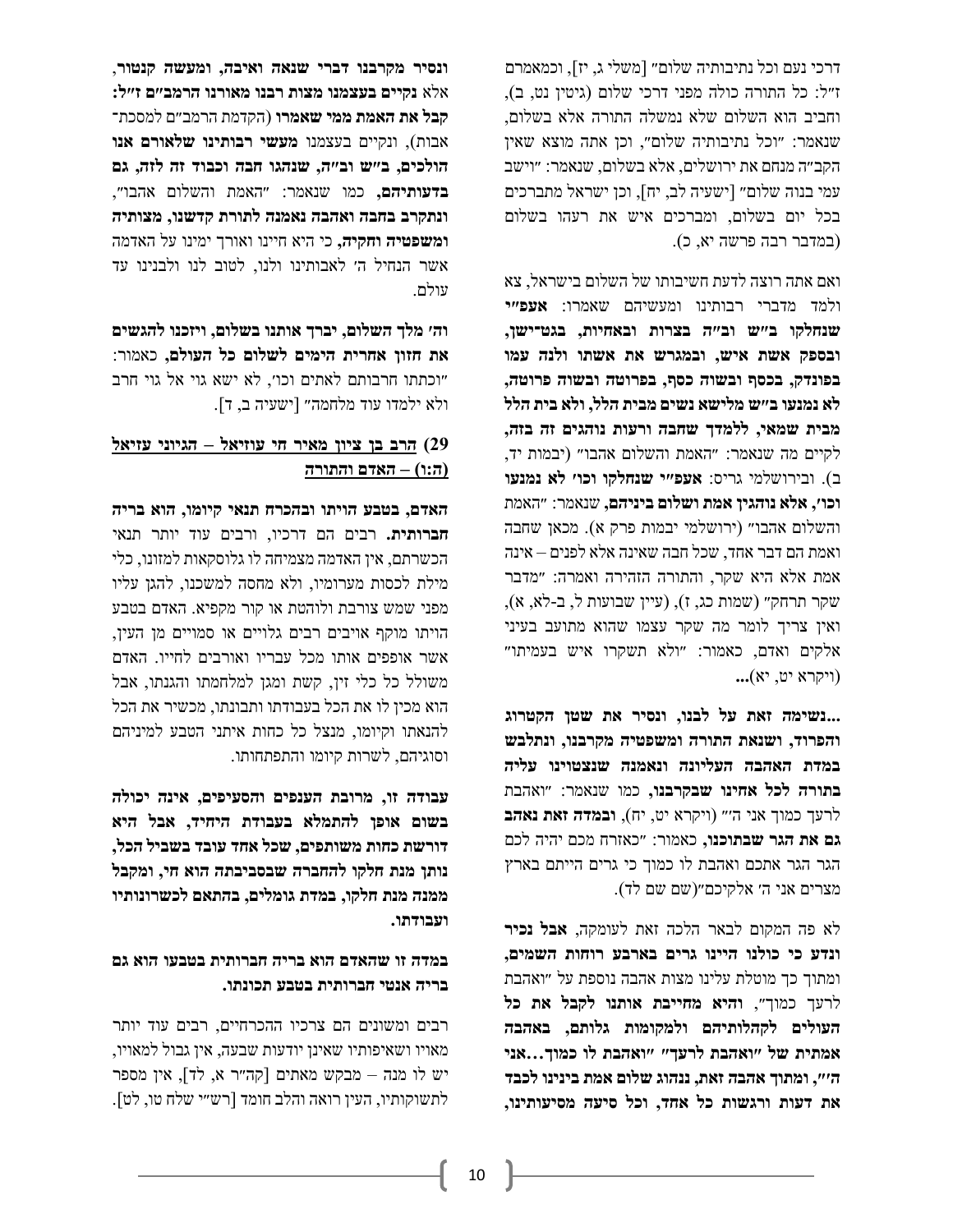**אין קץ לשאיפותיו להגדלת עשרו עד בלי די, הטלת מרותו ושלטונו על אחרים, הגדלת כבודו והרחבת גבולותיו. מאוויים ושאיפות אלה, המקוננות בלבו של היחיד, מתרחבות גם בחוג המשפחה, ואחריה – המדינה והלאם והן מולידות חמדה וקנאה, איבה ושנאה, ריב ומדנים, מלחמת דמים בין איש ובין רעהו, משפחה במשפחה, שבט בשבט, מדינה במדינה ועם בעם. מלחמות אלה מחריבות כל חלקה טובה ופוריה, הורסות עמל רבבות ידים ואלפי שנים, ועושות את החברה האנושית כדגים שבים, שכל הגדול מחברו בולע את חברו .** וכן אומר הנביא חבקוק: ״ותעשה אדם כדגי הים, כרמש לא מושל בו, כלה בחכה העלה יגרהו בחרמו ויאספהו במכמרתו, על כן ישמח ויגיל, על כן יזבח לחרמו ויקטר למכמרתו כי בהמה שמן חלקו ומאכלו בריאה, העל כן יריק חרמו ותמיד להרג גוים לא יחמול״ ]חבקוק א, יד יז[.

**החברתיות והאנטי -חברתיות שבאדם שוכנות בו בכפיפה אחת ועומדות בהתנגשות תמידית, יוצרות מתוך התנגדותם את תורת החברה .** ההכרח החברותי מתגבר על כחות הפרוד וההתנגדות, ויוצר לו את המחוקק, השופט והמושל, שהם עומדים בראש ההנהגה החברתית ומנהלים אותה בדרך השלום**. ..** 

**...**זאת ועוד אחרת, התורה המדינית והנמוסית, גם כשתהיה מוצלחת ביותר, בכחה יהיה לספק את הדרישות הכלכליות, ולפתוח שדה עבודה רחב, לספוק מאווי האדם ותענוגיו בגבולי ההיתר, **אבל לעולם לא תוכל לספק אפילו במקצת את דרישותיו המרובות של האדם באישיו ובמינו, בפרטיו ובכללו, שהן נובעות מטבע נשמתו וצורתו האנושית .** 

**האדם** יותר ממה שהוא זקוק למזונות חמריים לקיומו הגופיי, **זקוק הוא למזונות נפשיים לספק מאויו הנפשיים, ליצור, לגדל ולקיים את צורתו האישית ודמותו הרוחנית.** חיי אדם עלי אדמות אינם החיים הכלכליים והתענוגיים גרידא. חיים אלה הם **אמצעים** להשגת השלמות הנפשית והתעלות הצורה האנושית. **בטבע נפש האדם נטוע כשרון ההסתכלות, רגש הכמיהה ותשוקת הדעת והבינה .** לפני האדם עוברים בשטף, כזרם מים כבירים, חזיונות מרובים ומשונים בצורותיהם, הופעות תמידיות שנראות אמנם כבודדות ונפרדות, **אבל הן מצטרפות אחת לשניה ומעירות בלבו הסתכלות חודרת ומקיפה שמאחדת את הפרטים** 

**אל הכלל, ומנתחת את הכלל לפרטיו, מקשרת ההוה אל העבר ושניהם יחד אל העתיד. מקשרת בקשר אורגני ובקשר אהבה את כל נברא בצלם, ולכל המציאות העולמית, את היחיד אל המשפחה, הלאם והמדינה, אל כל החברה האנושית ואל הבריאה כלה: צבא השמים ממעל וצבא הארץ מתחת .** 

הסתכלות זו מעירה בו את רגש התמיהה והתשוקה לדעת הסבות ומסובביהם, העלות ועלוליהם, **ונותנת בפיו השאלה העמוקה לאמר: ״מי ברא אלה״** ]ישעיה מ, כו[. רגש התמיהה והדעת, מעיר את האדם לדעת סודות מסתוריים של ההשגחה העליונה המנהלת בצדק ומשפט, חסד ורחמים, את עולמנו זה באלפי צורותיו וגוניו, שכולן הן שלשלת אחת נעוצה ראשיתה באחריתה ואחריתה בראשיתה, שמתקימת ומתנהלת ברצונו של יוצר בראשית, המגיד מראשית אחרית.

**דעות אלה שנפש האדם נכספת אליהן, אינן נקנות אלא בחבורה.** כי הדעות האמתיות לא תתקימנה אלא אם יפרסמו אותן בהמון בפעולות ומעשים, **והדעות הלמודיות אף הן לא תושגנה אלא בחברה, בהתחבר היחיד אל הצבור ואל האנושיות כולה שבימי חייו עלי אדמות, ואל ירושתם הרוחנית והספרותית של קדמוננו, אבותינו מורינו ונביאינו.** 

**הכמיהה הנפשית הטבועה באדם, לדעת האמתיות, לזרות ולהבר את כל הדעות הכוזבותו ומטעות, דוחפת את האדם בלי הרף לברר ולצרף את האמת מן השקר, להבחין בין המדומה והאמיתי, בין תכלת לקלא-אילן** ]צבע הדומה לתכלת ב״מ סא, ב[, **לקבל מנת חלקו המדעית מהחברה, לקבל את האמת ממי שאמרה ולתת גם הוא מנת חלקו אל אוצר התרבות האנושית נפש האדם יודעת והיא חכמה בטבעה, ומבקשת להשיג דעת ולהרבות חכמה, היא מוסרית בטבעה ואוהבת מוסר...** 

**...החברה האנושית בכללה יוצרת מקרבה, דור דור, תקופה ותקופה, גאוני הרוח, גדולי המדע שמעשירים את בני דורם ואת הדורות הבאים אחריהם, בתגליותיהם האמתיות במדע העולמי ובמדע האלקי: במעשי־בראשית ובמעשי-מרכבה, בתורת המשפט, משפט אמת וצדק, בחיינו האישיים ובחיינו הכלליים, ובכלל כל הדעות הלמודיות אינן נקנות לו לאדם אלא בלמוד שבחבורה ומשא ומתן של חברים העוסקים**